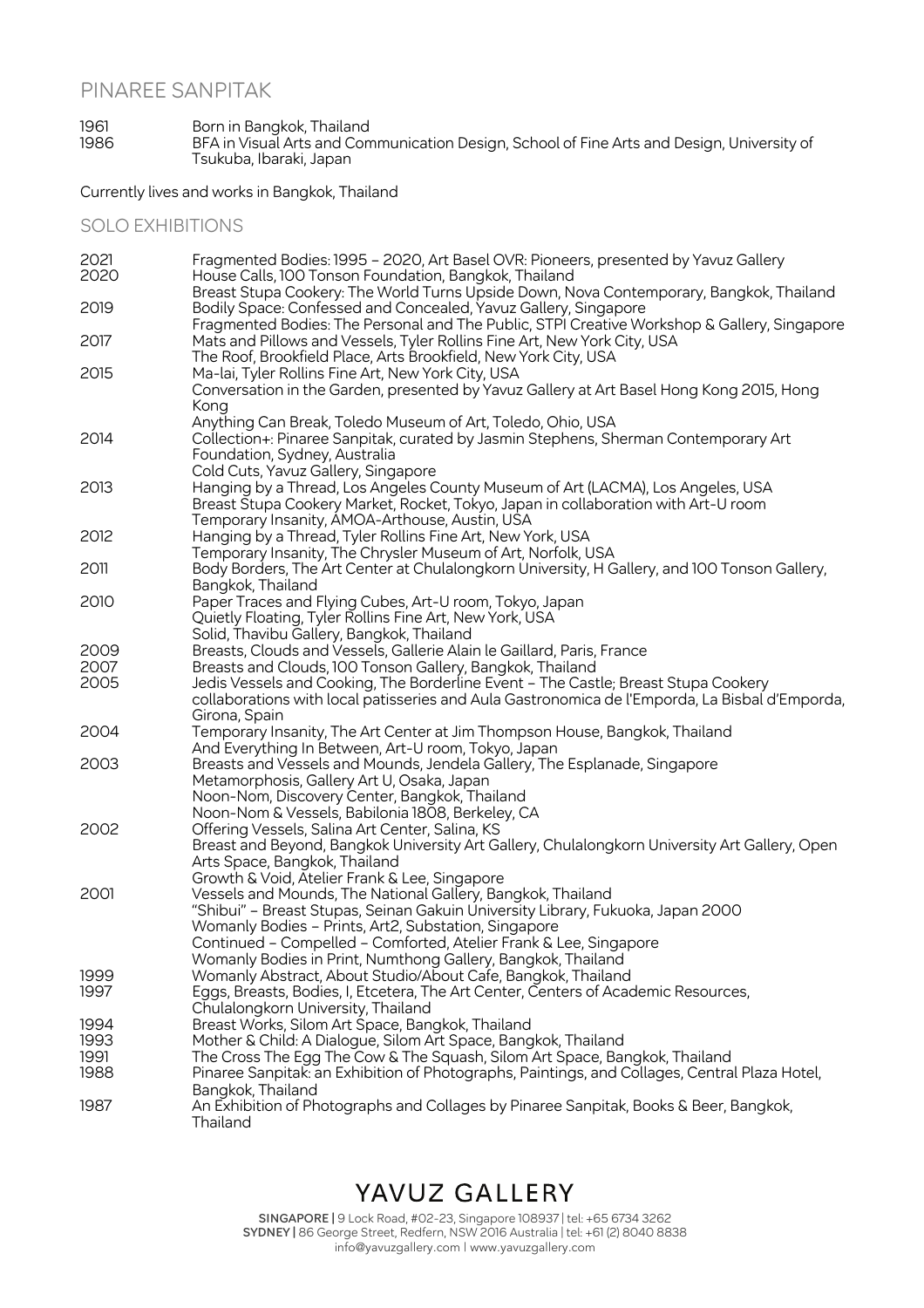#### GROUP EXHIBITIONS

| 2022 | The Milk of Dreams, curated by Cecilia Alemani, Venice Biennale, Venice, Italy<br>A Spirit of Gift, A Place of Sharing, Hancock Shaker Village Museum, Hancock/ Pittsfield,<br>Massachusetts, USA |
|------|---------------------------------------------------------------------------------------------------------------------------------------------------------------------------------------------------|
| 2020 | Closer than they appear, Yavuz Gallery, Sydney, Australia<br>She/Her, Nouri/Appetite, Singapore                                                                                                   |
|      | Turning the Axis of the World, STPI Creative Workshop & Gallery, Singapore                                                                                                                        |
| 2019 | Still We Rise, curated by Alexie-Glass Kantor, Encounters at Art Basel Hong Kong,                                                                                                                 |
|      | RIFTS: Thai contemporary artistic practices in transition, curated by Chol Janepraphaphan and                                                                                                     |
|      | Kasamaponn Saengsuratham, Bangkok Art and Culture Centre, Bangkok, Thailand                                                                                                                       |
| 2018 | Setouchi Triennale 2019, Honjima, Japan<br>Disparate Bodies, Yavuz Gallery, Singapore                                                                                                             |
|      | In the Kingdom, 140th Anniversary of B.Grimm, Bangkok Art and Culture Centre, Bangkok,<br>Thailand                                                                                                |
|      | The House is Crumbling, Light to Night Festival, National Gallery Singapore                                                                                                                       |
| 2017 | Jakarta Biennale, Indonesia                                                                                                                                                                       |
|      | Problem-Wisdom: Thai Art in the 1990s, Queensland Art Gallery, Gallery of Modern Art,<br>Brisbane, Australia                                                                                      |
|      | Sculptured Vol. 1, Yavuz Gallery, Singapore                                                                                                                                                       |
|      | Converging Voices: Gender and Identity, Hofstra University Museum, Hempstead, NY, USA<br>Mon Art Du Style, MAIIAM Contemporary Art Museum, Chiang Mai, Thailand                                   |
|      | All Materings Of The Mind: Transcendent Imagery From The Contemporary Collection, The                                                                                                             |
|      | Nasher Museum, Duke University, Durham, North Carolina, USA                                                                                                                                       |
|      | Converging Voices: Gender And Indentity, Hofstra University Museum, Hempstead, New York,                                                                                                          |
|      | <b>USA</b>                                                                                                                                                                                        |
| 2016 | Farewell: The Art Center's Acknowledgments 1995-2016, The Art Center, Chulalongkorn<br>University, Bangkok, Thailand                                                                              |
|      | SEA+ Triennale 2016, The National Gallery of Indonesia, Jakarta, Indonesia                                                                                                                        |
|      | Sugar Spin: You, Me, Art and Everything, Queensland Art Gallery, Gallery of Modern Art,<br>Brisbane, Australia                                                                                    |
|      | Utopias and Heterotopias: Wuzhen International Contemporary Art Exhibition, Xiushui Corridor                                                                                                      |
|      | Opera Theatre, Wuzhen, China                                                                                                                                                                      |
| 2015 | First Look: Collecting Contemporary at the Asian, The Asian Art Museum, San Francisco, USA                                                                                                        |
|      | Open Sea, Musée d'art contemporain de Lyon, Lyon, France                                                                                                                                          |
| 2014 | INSIGHT: Contemporary Sensory Works, Toledo Museum of Art, Toledo, Ohio, USA                                                                                                                      |
|      | Sensorium 360°, Singapore Art Museum, Singapore<br>Rates of Exchange, Uncompared: Contemporary art in Bangkok and Phnom Penh - Breast                                                             |
|      | Stupa Cookery Project: Ksar Kap Ko Restaurant, Phnom Penh, Cambodia                                                                                                                               |
| 2013 | Eternity, Numthong Gallery at Aree, Bangkok, Thailand                                                                                                                                             |
|      | Female Power, Museum voor Moderne Kunst Arnhem, Arnhem, The Netherlands                                                                                                                           |
| 2012 | "Anything Can Break", 18 <sup>th</sup> Biennale of Sydney, MCA, Sydney, Australia                                                                                                                 |
|      | Women In-Between: Asian Women Artist 1984-2012, Touring Exhibition 2012-2013, Fukuoka                                                                                                             |
|      | Asian Art Museum, The Okinawa Prefectural Museum and Art Museum, The Tochigi Prefectural<br>Museum of Fine Arts, The Mie Prefectural Art Museum, Japan                                            |
| 2011 | Here / Not Here: Buddha Presence in Eight Recent Works, Asian Art Museum of San Francisco,                                                                                                        |
|      | San Francisco, USA                                                                                                                                                                                |
|      | Roundabout, Tel Aviv Museum of Art, Tel Aviv, Israel                                                                                                                                              |
|      | Negotiating Home, History, and Nation: Two Decades of Contemporary Art in Southeast Asia,                                                                                                         |
|      | 1991-2011, Singapore Art Museum, Singapore<br>Stealing the Senses, Govett-Brewster Art Gallery, New Plymouth, New Zealand                                                                         |
| 2010 | In Print: Charles Darwin University Art Collection, Charles Darwin University Art Gallery, Darwin,                                                                                                |
|      | Australia                                                                                                                                                                                         |
|      | Scarecrow, Saen Doi resort, Chiang Mai, Thailand                                                                                                                                                  |
|      | Roundabout, City Gallery Wellington, Wellington, New Zealand                                                                                                                                      |
|      | THAI-YO, Bangkok Art and Culture Center, Bangkok, Thailand                                                                                                                                        |
| 2009 | Emotional Drawings, SOMA Museum of Art, Seoul, Korea                                                                                                                                              |
|      | Breast Stupa Cookery with Bo.Lan Restaurant, Bangkok, Thailand-March 26-27-28, 2009<br>Incheon Women Artists' Biennale, Incheon Art Platform, Incheon, Korea                                      |
|      | Virtues of the Kingdom, Bangkok Art and Culture Center, Bangkok, Thailand                                                                                                                         |
| 2008 | From Surface to Origin, Gallery Soul Flower, Bangkok, Thailand                                                                                                                                    |
|      | Ethics of Encounters, Gallery Soul Flower, Bangkok, Thailand                                                                                                                                      |
|      | Emotional Drawings, Museum of Modern Art Tokyo, Museum of Modern Art Kyoto, Japan                                                                                                                 |
|      | "Expenditure" Busan Biennale 2008, Museum of Modern Art Busan, South Korea                                                                                                                        |
|      | Traces of Siamese Smile: Art+Faith+Politics+Love, Bangkok Art and Culture Center, Bangkok,                                                                                                        |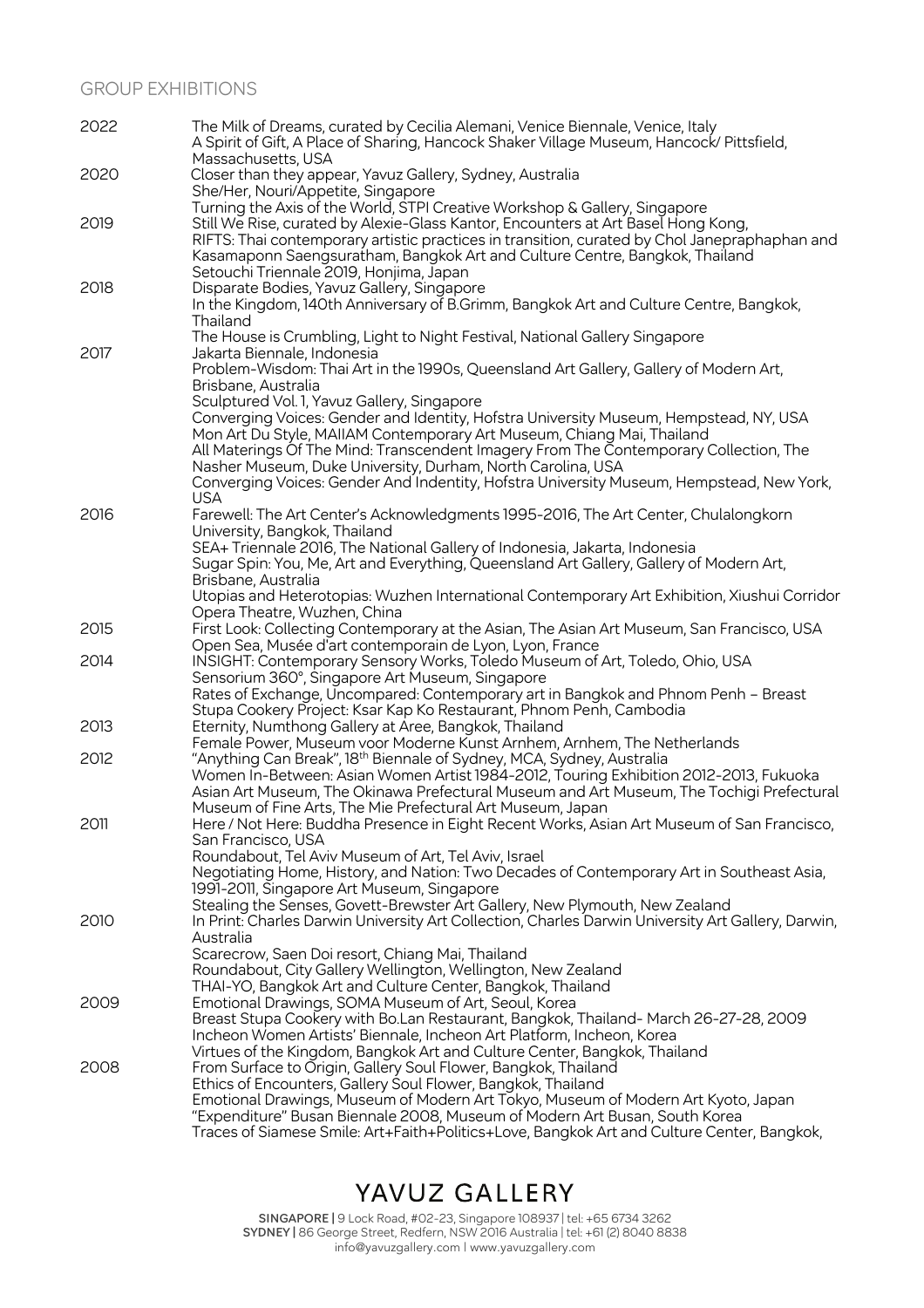|              | Thailand                                                                                                                                                                                                |
|--------------|---------------------------------------------------------------------------------------------------------------------------------------------------------------------------------------------------------|
|              | Breast Stupa Cookery with Higashiya and Le Bain, Le Bain, Tokyo, Japan                                                                                                                                  |
| 2007         | Breast Stupa Cookery / In conjunction with The Place & The Plate / La Fete 2007, Saladaeng                                                                                                              |
|              | Café, Thompson Bar & Restaurant, Bangkok, Thailand                                                                                                                                                      |
|              | Talk About Love, Bangkok University Gallery, Bangkok, Thailand                                                                                                                                          |
|              | Thai Contemporary: Charm and Chasm                                                                                                                                                                      |
|              | Tang Contemporary Art Beijing, Beijing, China                                                                                                                                                           |
| 2006         | Nuit Blanche Brussels 2007, Hotel de Ville, Brussels, Belgium<br>Artery, The Gallery and Concourse, Singapore Management University, Singapore                                                          |
|              | Breast Stupa Cookery / Artery Exhibition Opening, SMU Singapore Management University,                                                                                                                  |
|              | Singapore                                                                                                                                                                                               |
|              | Tout â Fait Thaï : Thai Art Festival Paris 2006, Mairie du 6 e, St. Sulpice, Paris, France                                                                                                              |
|              | Breast Stupa Cookery / Soi Projecy / Thai Art Festival Paris, Mairie du 6 e, St. Sulpice and                                                                                                            |
|              | Restuarant Le Trois, Paris, France                                                                                                                                                                      |
|              | Little More Sweet Not Too Sour, 100 Tonson Gallery, Bangkok, Thailand                                                                                                                                   |
|              | Pink Bras Alert! / Breast Stupa Cookery, Charity in an A-B-C Cup - Fundraising campaign for                                                                                                             |
|              | The Queen's Sirikit Centre for Breast Cancer, Bangkok, Thailand, The Sukhothai Hotel Ballroom,                                                                                                          |
|              | Bangkok, Thailand                                                                                                                                                                                       |
| 2005         | Thai Festival, Auditorium Parco Della Musica, Rome, Italy                                                                                                                                               |
|              | 600 Images / 60 Artists / 6 Curators / 6 Cities, Bangkok / Berlin / London / Los Angeles / Manila /<br>Saigon                                                                                           |
|              | Breast Stupa Cookery / SOI PROJECT-YOKOHAMA TRIENNALE, Press Conference, Jim                                                                                                                            |
|              | Thompson House, Bangkok, Thailand                                                                                                                                                                       |
|              | Soi Project / Yokohama Triennale 2005, Yokohama, Japan                                                                                                                                                  |
|              | Pic-Nic in the Room, Collaboration with Dutch designers: Anthony, Kleinepier & TTTVO, Art-U                                                                                                             |
|              | room, Tokyo, Japan                                                                                                                                                                                      |
|              | Breast Stupa Cookery / Pic-Nic in the Room, Jardin de Bagatelle, Kawazu / Urasenke Tea                                                                                                                  |
|              | Ceremony / Art-U room, Tokyo, Japan                                                                                                                                                                     |
|              | Breast Stupa Cookery / Lotus Arts de Vivre - WPO Offsite Event, Oriental Hotel, Bangkok,<br>Thailand                                                                                                    |
| 2003         | Next Move - Contemporary Art from Thailand, Earl Lu Gallery, La Salle-SIA College of the Arts,                                                                                                          |
|              | Singapore                                                                                                                                                                                               |
|              | The Spirit of Asian Contemporary Art, University Library Gallery, California State University,                                                                                                          |
|              | Sacramento, USA                                                                                                                                                                                         |
| 2002         | 36 Ideas from Asia - Contemporary South-East Asian Art, Singapore Art Museum European                                                                                                                   |
|              | <b>Touring Exhibition</b>                                                                                                                                                                               |
|              | The 2 <sup>nd</sup> Fukuoka Asian Art Triennale 2002, Fukuoka Asian Art Museum, Fukuoka, Japan<br>The 2 <sup>nd</sup> Women's Art Festival, East Asian Women and Herstories, Women's History Exhibition |
|              | Hall, Seoul Women's Community Center, Seoul, South Korea                                                                                                                                                |
| 2001         | A Shriek from an Invisible Box, The Meguro Museum, Tokyo, Japan                                                                                                                                         |
|              | AsiaArt 2001/Labyrinths - Asian Contemporary Art - Biennale d'Arte Contemporanea,                                                                                                                       |
|              | Contemporary Art Museum of Genoa, Italy                                                                                                                                                                 |
| 2000         | Global Scents of Thailand, Edsvik Konst & Kultur, Solentuna, Sweden                                                                                                                                     |
|              | Euro Visions, Art Gallery of the Faculty of Painting, Sculpture and Graphic Arts, Silpakorn                                                                                                             |
|              | University, Bangkok, Thailand                                                                                                                                                                           |
|              | Les Semiophores, Collaboration project on the facade of The Town Hall, Lyon, France, 7 - 10,                                                                                                            |
| 1999         | December, 2000. A proposal by Philippe Moullion of LABORATOIRE, Grenoble, France<br>Women Imaging Women: Home, Body, Memory, Main Gallery, Cultural Center of the Philippines                           |
|              | (CCP), Manila, The Philippines                                                                                                                                                                          |
|              | Alter Ego - Thai - EU Contemporary Art Project, Art Gallery of the Faculty of Painting, Sculpture                                                                                                       |
|              | and Graphic Arts, Silpakorn University, Bangkok, Thailand                                                                                                                                               |
|              | Womanifesto 2, Saranrom Park, Bangkok, Thailand                                                                                                                                                         |
|              | Festival der Geister / Asian Spirit and Ghost Festival, Kunsthaus Tacheles, Berlin, Germany                                                                                                             |
|              | "Beyond the Future" The Third Asia-Pacific Triennial of Contemporary Art, Queensland Art                                                                                                                |
|              | Gallery, Brisbane, Australia                                                                                                                                                                            |
| 1998<br>1997 | Bangkok Art Project 1998, Ratanakosin Island, Bangkok, Thailand                                                                                                                                         |
|              | Womanifesto, Baan Chao Phraya & Concrete House, Bangkok, Thailand<br>Glimpses into the Future: Art in Southeast Asia 1997, Museum of Contemporary Art, Tokyo,                                           |
|              | Hiroshima City Museum of Contemporary Art, Japan                                                                                                                                                        |
| 1996         | The Spiritual and the Social, Queensland Art Gallery, Brisbane, Australia                                                                                                                               |
|              | Doris Hinzen-Roehrig, Pinaree Sanpitak, Judy Watson: Paintings, The National Gallery, Chao Fa                                                                                                           |
|              | Rd., Bangkok, Thailand                                                                                                                                                                                  |
|              | Huay Khwang Maga-City Project, Demolition site, Rachadaphisek Rd., Bangkok, Thailand                                                                                                                    |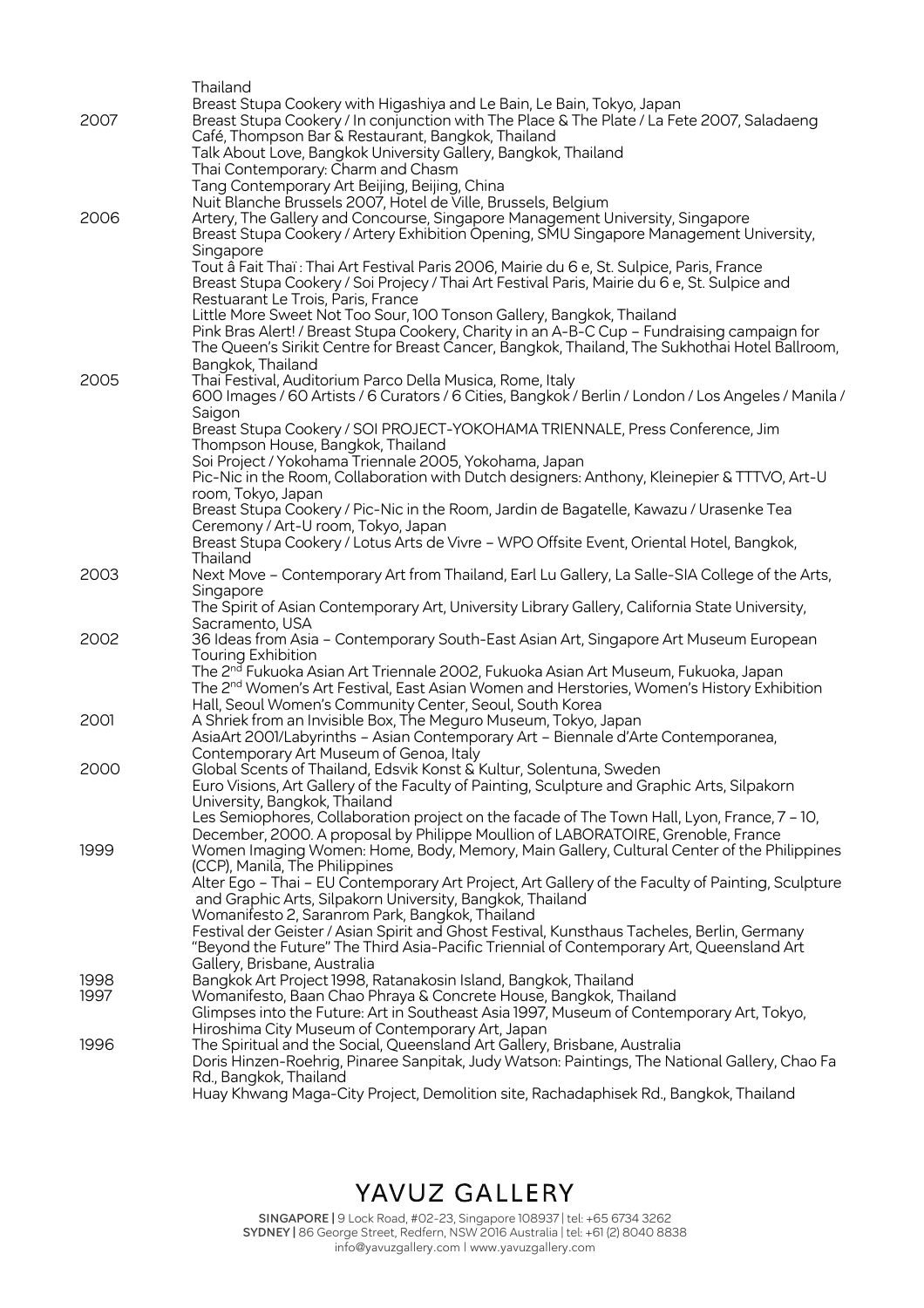| 1995 | Kradaad: Contemporary Thai Works on Paper, Texas Tech University, Department of Art,<br>Texas, USA Touring Exhibition |
|------|-----------------------------------------------------------------------------------------------------------------------|
|      | Weather Report, A touring group project initiated by Rienke Enghardt.                                                 |
| 1994 | Herstories, Dialogue Gallery, Bangkok, Thailand                                                                       |
| 1993 | Confess and Conceal, 11 insights from contemporary Australia and Southeast Asia, AGWA Art                             |
|      | Gallery of Western Australia, Perth and toured in Southeast Asia                                                      |
|      | Shutter Talk, Dialogue Gallery, Bangkok, Thailand                                                                     |
| 1992 | Small Works by 56 Thai Artists, Silom Art Space, Bangkok, Thailand                                                    |
|      | Through Her Eyes: An Exhibition by 6 Women Artists, Dialogue Gallery, Bangkok, Thailand                               |
| 1991 | Art and Environment, The Gallery of the Faculty of Painting, Sculpture and Graphic Arts,                              |
|      | Silpakorn University, Bangkok, Thailand                                                                               |
|      | Recent Works by Chatchai Puipia & Pinaree Sanpitak, The National Gallery, Bangkok, Thailand                           |
| 1990 | Artists for AIDS: Artists for People with AIDS, Lumpini Park, Bangkok, Thailand                                       |
| 1989 | Metro Mania: ARX 1989 Australia and Regions Artists' Exchange, PICA, Perth, Western Australia                         |
| 1986 | Via Tsukuba (3), AXIS Gallery, Roppongi, Tokyo, Japan                                                                 |
|      |                                                                                                                       |

#### AWARDS

2007 Silpatorn Awards 2007

#### MONOGRAPH

2021 Pinaree Sanpitak 1985 – 2020

#### RESIDENCIES

| 2018 | STPI Creative Workshop & Gallery, Singapore                                                                            |
|------|------------------------------------------------------------------------------------------------------------------------|
| 2015 | Guest Artist Pavilion Project (GAPP), Toledo Museum of Art Glass Pavilion, Toledo, Ohio, USA                           |
| 2012 | The Glass Studio, The Chrysler Museum of Art, Norfolk, Virginia, USA                                                   |
| 2009 | Lenzi-Morisot Foundation, Chateau de la Roche Jacquelin, Daumeray, France                                              |
| 2008 | Lucas Artists Programs, Montalvo Arts Center, Saratoga, CA, USA                                                        |
| 2003 | Pacific Bridge Residency Program, Oakland, CA, USA                                                                     |
| 2001 | Headlands Center for the Arts, Sausalito, CA, USA                                                                      |
| 2000 | AFAA: Association Francaise d'Action Artistique, Artist-in-Residence at Cité Internationale des<br>Arts, Paris, France |
|      | IASPIS: International Artists' Studio Program in Sweden, Stockholm, Sweden                                             |
| 1999 | Printmaking Workshop - Northern Editions, Northern Territory University (NTU) Darwin,<br>Australia                     |

#### PUBLIC COLLECTIONS

AP Asia Property, Bangkok, Thailand Arter-Vehbi Koc Foundation, Istanbul, Turkey The Asian Art Museum, San Francisco, USA Bangkok University, Bangkok, Thailand The Bill & Melinda Gates Foundation, Seattle, USA Cathay Pacific, Bangkok, Thailand Charles Darwin University, Northern Territory, Australia Chulalongkorn University, Bangkok, Thailand Dib Museum and Foundation, Bangkok, Thailand Fondation La Roche Jacquelin, Daumeray, France Fukuoka Asian Art Museum, Fukuoka, Japan ILHAM Gallery, Kuala Lumpur, Malaysia Imago Mundi, Luciano Benetton Collection, Italy Jim Thompson Farm, Nakorn Ratchasima, Thailand LASALLE College of the Arts, Singapore Los Angeles County Museum of Art (LACMA), Los Angeles, CA, USA M+, Hong Kong MAIIAM Contemporary Art Museum, Chiang Mai, Thailand Ministry of Culture, Thailand Misiem Yip-intsoi Sculpture Garden, Thailand Museum of Contemporary Art Tokyo, Japan Museum of Modern Art Wakayama, Wakayama, Japan The Nasher Museum of Art, Duke University, North Carolina, USA